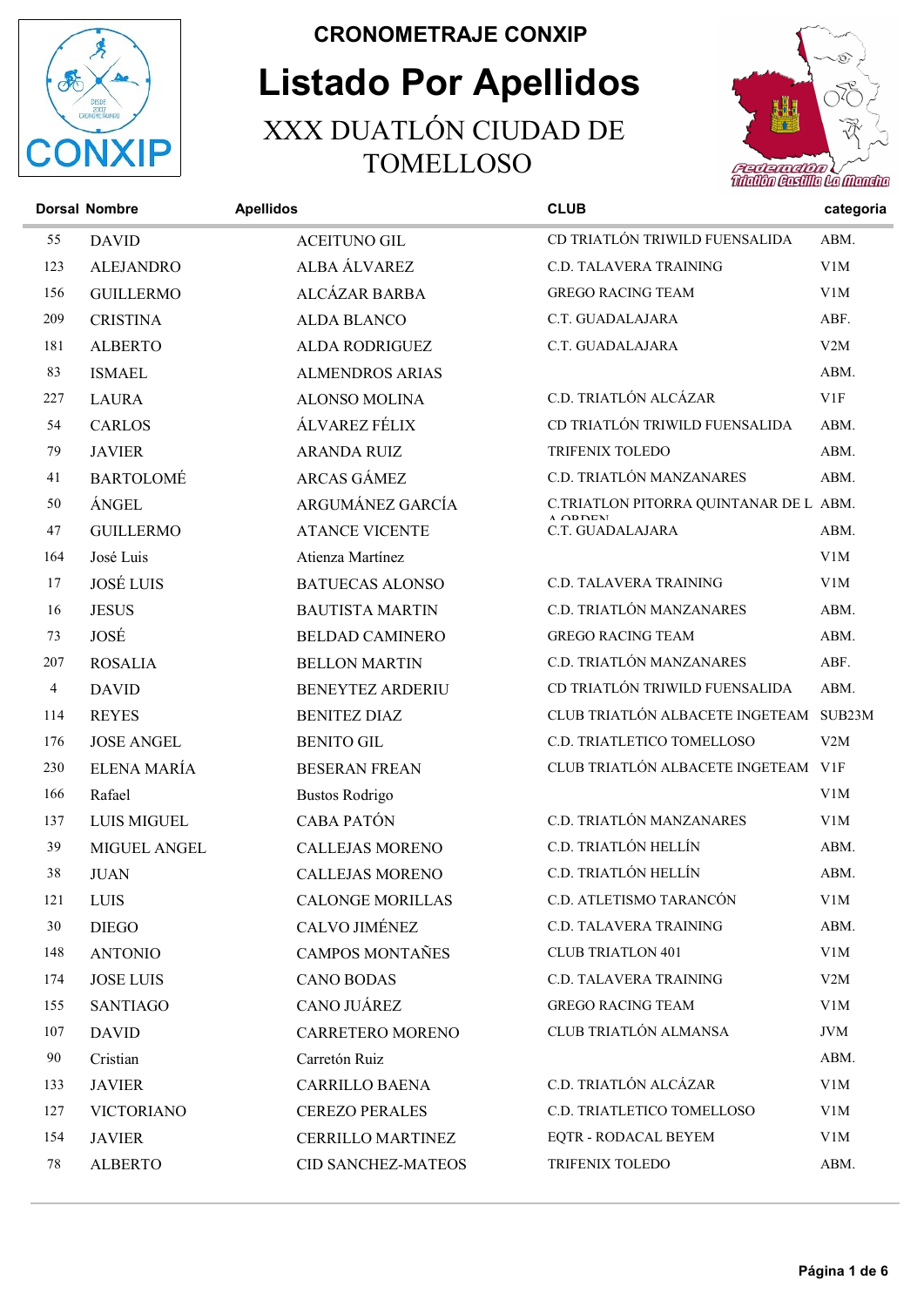|          | <b>Dorsal Nombre</b> | <b>Apellidos</b>           | <b>CLUB</b>                            | categoria  |
|----------|----------------------|----------------------------|----------------------------------------|------------|
| 59       | <b>FERNANDO</b>      | CÓRDOBA PRADOS             | CLUB TRIATLÓN ALBACETE INGETEAM ABM.   |            |
| 97       | <b>HUGO</b>          | <b>CRUZ CEDENA</b>         | C.D. TALAVERA TRAINING                 | <b>JNM</b> |
| 173      | <b>JOSÉ CARLOS</b>   | CRUZ GÓMEZ                 | C.D. TALAVERA TRAINING                 | V2M        |
| 152      | <b>JOSE MARIA</b>    | <b>CRUZ PRIOR</b>          | <b>DSC TRIATLON</b>                    | V1M        |
| 186      | <b>ALFONSO</b>       | <b>CUESTA CEBRIAN</b>      | <b>GREGO RACING TEAM</b>               | V2M        |
| 31       | <b>FERNANDO</b>      | DE LA CALLE FUENTES        | C.D. TRIATLETICO TOMELLOSO             | ABM.       |
| 218      | Gema                 | De la Hoz Aguado           |                                        | ABF.       |
| 56       | <b>JAVIER</b>        | DE LOS REYES CASASOLA      | CD TRIATLÓN TRIWILD FUENSALIDA         | ABM.       |
| 198      | MARÍA JOSÉ           | DE TORO SAIZ               | EQTR - RODACAL BEYEM                   | V1F        |
| 221      | MARÍA ANGÉLICA       | DEL OLMO RAMOS             | TRI INFINITY MÓSTOLES                  | JVF        |
| 171      | <b>GERMÁN</b>        | DEL PINO BARROSO           | C.D. DARKSID3 TRIATLÓN TALAVERA        | V2M        |
| 1        | <b>GREGORIO</b>      | <b>DIAZ FERNANDEZ</b>      | <b>GREGO RACING TEAM</b>               | ABM.       |
| 82       | Carlos               | Díaz Ruiz                  |                                        | ABM.       |
| 179      | <b>MANUEL</b>        | <b>DIAZ-PLAZA LAFUENTE</b> | C.D. TRIATLÓN ALCÁZAR                  | V2M        |
| 25       | <b>JUAN JOSE</b>     | <b>ESCOBAR CAMINO</b>      | <b>BULL PROJECT TRIATLON</b>           | ABM.       |
| 162      | Jose Vicente         | Espinosa Acedo             |                                        | V1M        |
| $\bf 88$ | José David           | Espinosa Montejano         |                                        | ABM.       |
| 116      | <b>FELIX</b>         | EXOJO SANCHEZ-CRUZADO      | BICIS PINA-DAVEN CARS-TRITOLEDO        | V1M        |
| 208      | <b>VANESA</b>        | FERNÁNDEZ ACEBEDO          | C.D. TRIATLÓN MANZANARES               | ABF.       |
| 236      | <b>MARIA SORAYA</b>  | FERNANDEZ DORADO           | C.D. TALAVERA TRAINING                 | V2F        |
| 52       | <b>JAVIER</b>        | FERNÁNDEZ FERNÁNDEZ        | CD TRIATLÓN TRIWILD FUENSALIDA         | ABM.       |
| 234      | María Victoria       | Fernández Molina           |                                        | V1F        |
| 172      | <b>LUIS FERNANDO</b> | <b>FLORES MARTIN</b>       | C.D. TALAVERA TRAINING                 | V2M        |
| 92       | Jorge                | Galán Doler                |                                        | ABM.       |
| 14       | <b>TOMÁS</b>         | <b>GALLEGO GARCÍA</b>      | C.T. TOMELLOSO                         | V1M        |
| 193      | <b>LAURA</b>         | <b>GALLEGO NOVILLO</b>     | C.T. TOMELLOSO                         | ABF.       |
| 237      | <b>YOLANDA</b>       | <b>GARCIA DIAZ</b>         | C.D. TALAVERA TRAINING                 | V2F        |
| 235      | ANA MARÍA            | <b>GARCÍA DÍAZ</b>         | BICIS PINA-DAVEN CARS-TRITOLEDO        | V2F        |
| 228      | <b>ROSA</b>          | <b>GARCIA GALLARDO</b>     | C.T. TOMELLOSO                         | V1F        |
| 104      | <b>ABRAHAM</b>       | GARCÍA GARCÍA              | CLUB TRIATLÓN ALBACETE INGETEAM JVM    |            |
| 62       | PABLO                | GARCÍA GÓMEZ               | CLUB TRIATLÓN ALBACETE INGETEAM ABM.   |            |
| 109      | <b>ISMAEL</b>        | <b>GARCÍA MÁRQUEZ</b>      | BICIS PINA-DAVEN CARS-TRITOLEDO        | SUB23M     |
| 120      | <b>RAUL</b>          | <b>GARCIA MARTINEZ</b>     | C.D. ATLETISMO TARANCÓN                | V1M        |
| 108      | <b>JAVIER</b>        | <b>GARCÍA MARTÍNEZ</b>     | EQTR - RODACAL BEYEM                   | <b>JVM</b> |
| 28       | <b>DAVID</b>         | <b>GARCIA NAVARRO</b>      | <b>BULL PROJECT TRIATLON</b>           | ABM.       |
| 113      | <b>MANUEL</b>        | <b>GARCÍA PODIO</b>        | CLUB TRIATLÓN ALBACETE INGETEAM SUB23M |            |
| 220      | ROCÍO                | <b>GARCÍA RAMÍREZ</b>      | CLUB TRIATLÓN ALBACETE INGETEAM JVF    |            |
| 89       | Javier               | Garcia ranchal             |                                        | ABM.       |
| 184      | FRANCISCO OVIDIO     | <b>GARCÍA RÍOS</b>         | CLUB TRIATLÓN ALBACETE INGETEAM V2M    |            |
| 18       | <b>GABRIEL</b>       | <b>GARCÍA ROBLES</b>       | CLUB TRIATLÓN ALBACETE INGETEAM ABM.   |            |
| 125      | <b>IVAN</b>          | <b>GARCIA SARRO</b>        | C.D. TALAVERA TRAINING                 | V1M        |
| 149      | <b>JOSÉ ÁNGEL</b>    | GARCÍA SERRANO             | CLUB TRIATLÓN ALBACETE INGETEAM V1M    |            |
|          |                      |                            |                                        |            |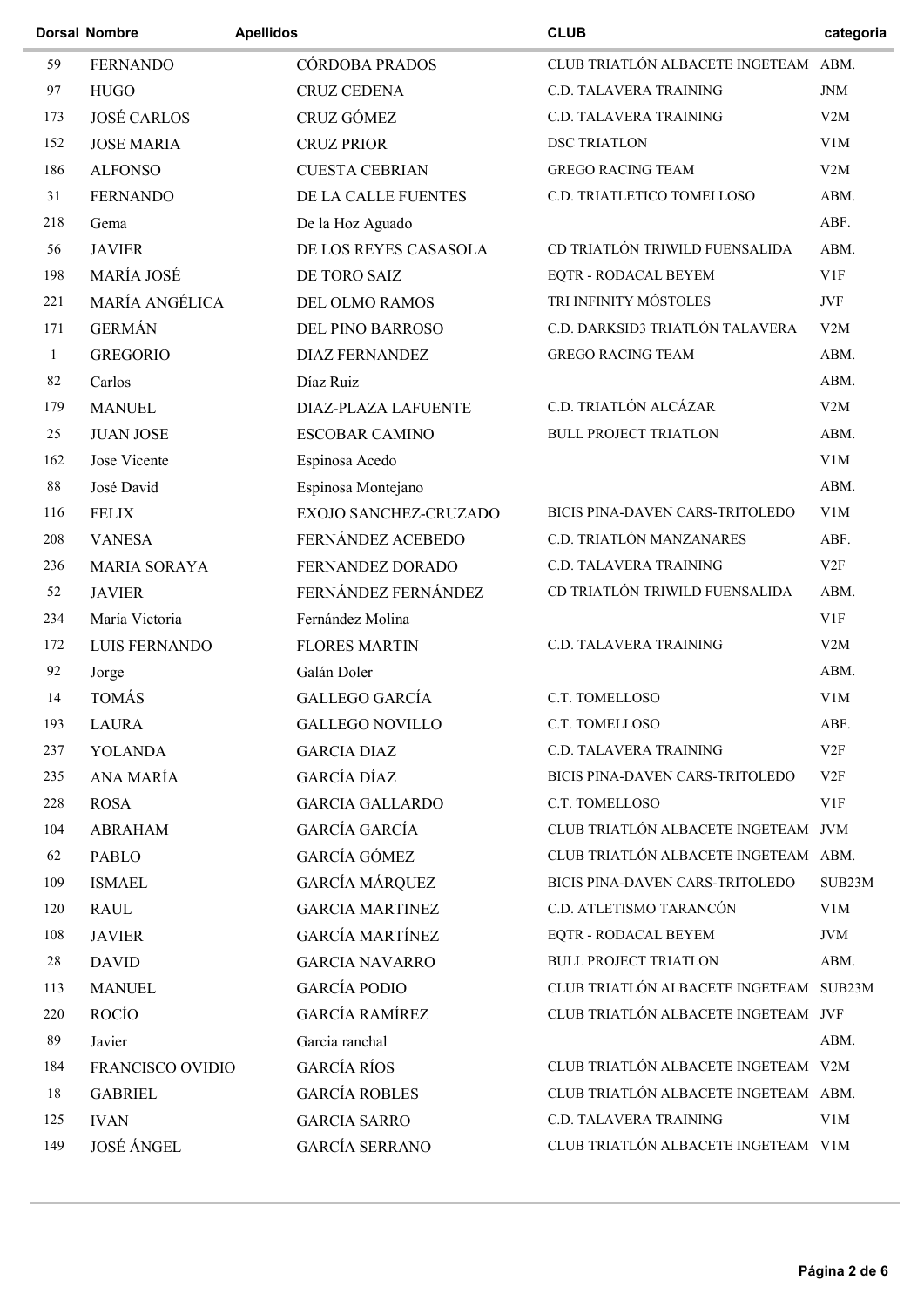|        | <b>Dorsal Nombre</b> | <b>Apellidos</b>                    | <b>CLUB</b>                           | categoria  |
|--------|----------------------|-------------------------------------|---------------------------------------|------------|
| 15     | <b>CARLOS</b>        | GARCÍA-ALCOBENDAS<br><b>NAVARRO</b> | CD TRIATLÓN TRIWILD FUENSALIDA        | ABM.       |
| 45     | <b>ERIC</b>          | <b>GARIN FLOREZ</b>                 | C.T. GUADALAJARA                      | ABM.       |
| 65     | <b>ADRIÁN</b>        | GARZÁS MUÑOZ DE<br><b>MORALES</b>   | <b>CLUB TRIATLON LAS ROZAS</b>        | ABM.       |
| 101    | <b>ROBERTO</b>       | GÓMEZ DE LA GUÍA                    | TRI INFINITY MÓSTOLES                 | <b>JNM</b> |
| 110    | <b>ISRAEL</b>        | <b>GOMEZ VIDUEIRA</b>               | C.D. TALAVERA TRAINING                | SUB23M     |
| 77     | <b>ULISES</b>        | <b>GONZALEZ DORADO</b>              | TRIFENIX TOLEDO                       | ABM.       |
| 27     | <b>JOSE LUIS</b>     | <b>GONZALEZ DORADO</b>              | <b>BULL PROJECT TRIATLON</b>          | ABM.       |
| 3      | <b>ALBERTO</b>       | <b>GONZALEZ GIL</b>                 | BICIS PINA-DAVEN CARS-TRITOLEDO       | V1M        |
| $\tau$ | <b>ANDRES</b>        | <b>GONZALEZ GUDIEL</b>              | C.D. DARKSID3 TRIATLÓN TALAVERA       | ABM.       |
| 112    | <b>JOSÉ MARÍA</b>    | GONZÁLEZ ORDÓÑEZ                    | C.T. TRISCHOOL CUENCA                 | SUB23M     |
| 161    | José Antonio         | Gonzalez perona                     |                                       | V1M        |
| 40     | <b>GABRIEL</b>       | GONZÁLEZ-ROMÁN BELLÓN               | C.D. TRIATLÓN MANZANARES              | ABM.       |
| 170    | <b>JOSE CARLOS</b>   | <b>GUDIEL MACHIN</b>                | C.D. DARKSID3 TRIATLÓN TALAVERA       | V2M        |
| 231    | <b>NEREA</b>         | <b>GUERRERO GARRIDO</b>             | TRIFENIX TOLEDO                       | V1F        |
| 169    | <b>SALVADOR</b>      | <b>HAERING GONZALEZ</b>             | C.D. ATLETISMO TARANCÓN               | V2M        |
| 96     | <b>JAVIER</b>        | <b>HAERING HIJON</b>                | C.D. ATLETISMO TARANCÓN               | <b>JNM</b> |
| 117    | <b>ANGEL</b>         | HERENCIA CARRAMOLINO                | BICIS PINA-DAVEN CARS-TRITOLEDO       | V1M        |
| 159    | <b>EDUARDO</b>       | HERNÁNDEZ GUZMÁN                    | TRIFENIX TOLEDO                       | V1M        |
| 103    | <b>PABLO</b>         | HERNÁNDEZ ROMERO                    | CLUB TRIATLÓN ALBACETE INGETEAM JVM   |            |
| 37     | PEDRO                | <b>HIDALGO RIVILLA</b>              | C.D. TRIATLÓN ALCÁZAR                 | ABM.       |
| 13     | MIGUEL ÁNGEL         | HUERTA FELIPE                       | CLUB TRIATLÓN ALBACETE INGETEAM ABM.  |            |
| 163    | <b>CESAR</b>         | HUERTAS LIZCANO                     |                                       | V1M        |
| 128    | <b>JESÚS</b>         | HUERTAS OLMEDO                      | C.D. TRIATLETICO TOMELLOSO            | V1M        |
| 61     | <b>JUAN ANTONIO</b>  | <b>JIMÉNEZ CARRIÓN</b>              | CLUB TRIATLÓN ALBACETE INGETEAM ABM.  |            |
| 144    | <b>JESÚS</b>         | <b>JIMÉNEZ MENDOZA</b>              | C.TRIATLON PITORRA QUINTANAR DE L V1M |            |
| 136    | <b>DAVID</b>         | <b>JIMÉNEZ MUÑOZ</b>                | C.D. TRIATLÓN MANZANARES              | V1M        |
| 190    | <b>JOSE MARIA</b>    | <b>JIMENEZ NAVARRO</b>              | C.T. TOMELLOSO                        | V3M        |
| 151    | <b>JUAN ANGEL</b>    | <b>JIMENEZ PICAZO</b>               | <b>DSC TRIATLON</b>                   | V1M        |
| 200    | <b>MARTA</b>         | <b>JIMENEZ ROMERAL</b>              | TRIFENIX TOLEDO                       | ABF.       |
| 199    | <b>SHEILA</b>        | <b>JORDÁN SANTAELLA</b>             | <b>BULL PROJECT TRIATLON</b>          | ABF.       |
| 48     | <b>LUIS</b>          | <b>JUBERIAS RODRIGUEZ</b>           | C.T. GUADALAJARA                      | ABM.       |
| 189    | <b>VICENTE</b>       | LEBRÓN PATÓN                        | C.D. TRIATLÓN MANZANARES              | V3M        |
| 223    | ANA BELÉN            | LÓPEZ ALCOLEA                       | C.D. TRIATLETICO TOMELLOSO            | V1F        |
| 46     | <b>ROBERTO</b>       | <b>LOPEZ CAMPOS</b>                 | C.T. GUADALAJARA                      | ABM.       |
| 63     | <b>GUILLERMO</b>     | LÓPEZ GÓMEZ                         | CLUB TRIATLÓN ALBACETE INGETEAM ABM.  |            |
| 6      | <b>OMAR</b>          | LÓPEZ GONZÁLEZ                      | CLUB TRIATLÓN ALBACETE INGETEAM ABM.  |            |
| 124    | CARLOS               | LÓPEZ MIGUEL                        | C.D. TALAVERA TRAINING                | V1M        |
| 222    | <b>MONTSERRAT</b>    | LÓPEZ VICIOSO                       | C.D. TALAVERA TRAINING                | V1F        |
| 146    | MIGUEL               | <b>LOSADA MARTINEZ</b>              | CD TRIATLÓN TRIWILD FUENSALIDA        | V1M        |
| 2      | <b>CARLOS</b>        | <b>LOZANO FERNANDEZ</b>             | EQTR - RODACAL BEYEM                  | SUB23M     |
| 197    | <b>MARIA</b>         | <b>LOZANO ORTIZ</b>                 | EQTR - RODACAL BEYEM                  | ABF.       |
| 100    | <b>IVÁN</b>          | <b>LOZANO SALVADOR</b>              | EQTR - RODACAL BEYEM                  | JNM        |
|        |                      |                                     |                                       |            |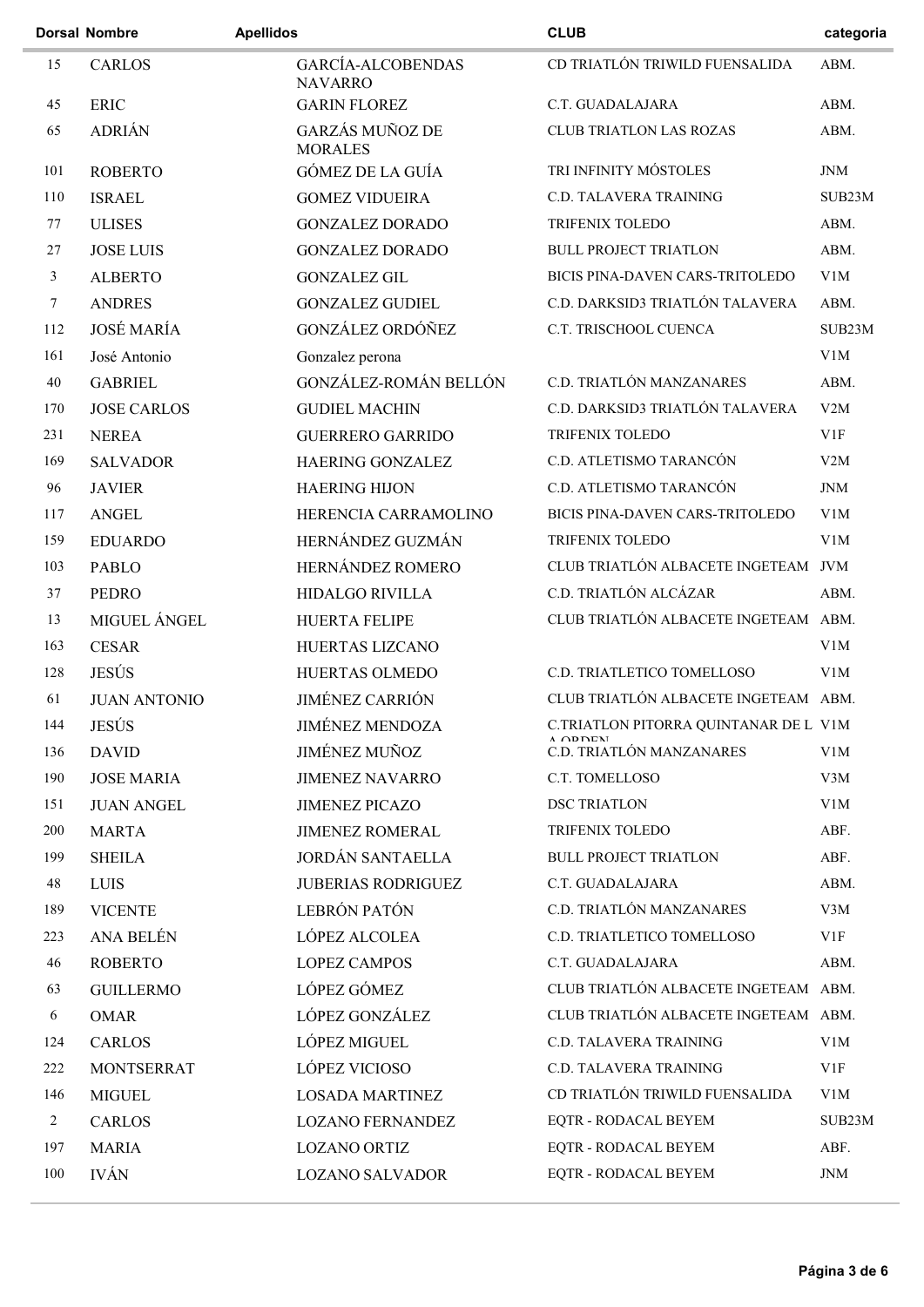|             | <b>Dorsal Nombre</b> | <b>Apellidos</b>         | <b>CLUB</b>                                                | categoria  |
|-------------|----------------------|--------------------------|------------------------------------------------------------|------------|
| 23          | <b>ISMAEL</b>        | <b>MADRID NOVILLO</b>    | BICIS PINA-DAVEN CARS-TRITOLEDO                            | ABM.       |
| 168         | <b>JOSÉ LUIS</b>     | <b>MAGÁN SOTOMAYOR</b>   | <b>BULL PROJECT TRIATLON</b>                               | V2M        |
| 167         | Francisco Javier     | Manzanares Beamud        |                                                            | V1M        |
| 53          | <b>JORGE</b>         | MARTÍN SÁNCHEZ           | CD TRIATLÓN TRIWILD FUENSALIDA                             | ABM.       |
| 187         | <b>FERMIN</b>        | <b>MARTIN TORREJON</b>   | TRIFENIX TOLEDO                                            | V2M        |
| 192         | <b>LUCIANO</b>       | MARTINEZ ALMODOVAR       | <b>GREGO RACING TEAM</b>                                   | V3M        |
| 205         | <b>CLARA</b>         | <b>MARTINEZ GARCIA</b>   | BICIS PINA-DAVEN CARS-TRITOLEDO                            | ABF.       |
| 202         | <b>BERTA</b>         | MARTÍNEZ GARCÍA          | BICIS PINA-DAVEN CARS-TRITOLEDO                            | SUB23F     |
| 229         | <b>EMILIA</b>        | <b>MARTÍNEZ GRANDE</b>   | C.TRIATLON PITORRA QUINTANAR DE L V1F<br>$\triangle$ ODDEN |            |
| 141         | <b>JOSE MARIA</b>    | <b>MARTINEZ LEON</b>     | C.D. TRIATLÓN MANZANARES                                   | V1M        |
| 177         | <b>ENRIQUE</b>       | MARTINEZ MARTINEZ        | C.D. TRIATLETICO TOMELLOSO                                 | V2M        |
| 34          | PEDRO JAVIER         | MAYORGA GOMEZ-LOBO       | C.D. TRIATLÓN ALCÁZAR                                      | ABM.       |
| 84          | <b>RAUL</b>          | <b>MAZUECOS PALOMINO</b> |                                                            | ABM.       |
| 122         | <b>JOSE JULIAN</b>   | <b>MENA MONTOYA</b>      | C.D. ATLETISMO TARANCÓN                                    | V1M        |
| $\,$ 8 $\,$ | <b>GABRIEL</b>       | <b>MENDOZA TELLO</b>     | TRI INFINITY MÓSTOLES                                      | ABM.       |
| 238         | <b>ELENA</b>         | MERINO GÓMEZ             | CLUB TRIATLÓN ALBACETE INGETEAM V2F                        |            |
| 224         | <b>MARIA JOSE</b>    | MILLA TENDERO            | C.D. TRIATLETICO TOMELLOSO                                 | V1F        |
| 153         | <b>DANIEL</b>        | MÍNGUEZ PÉREZ            | <b>DSC TRIATLON</b>                                        | V1M        |
| 106         | <b>DAVID</b>         | <b>MIRA VALIENTE</b>     | CLUB TRIATLÓN ALMANSA                                      | <b>JVM</b> |
| 32          | <b>ALBERTO</b>       | MONTERO AZAÑON           | C.D. TRIATLETICO TOMELLOSO                                 | ABM.       |
| 69          | <b>VÍCTOR</b>        | MORCILLO JIMÉNEZ         | EQTR - RODACAL BEYEM                                       | ABM.       |
| 91          | Álvaro Antonio       | Moya Rodriguez           |                                                            | ABM.       |
| 180         | <b>JOSE</b>          | MUÑOZ ASENSIO            | C.D. TRIATLÓN MANZANARES                                   | V2M        |
| 185         | <b>JOSE LUIS</b>     | MUÑOZ CUEVAS             | <b>DSC TRIATLON</b>                                        | V2M        |
| 5           | <b>IVAN</b>          | NAHARRO NÚÑEZ            | <b>GREGO RACING TEAM</b>                                   | ABM.       |
| $20\,$      | <b>JESUS</b>         | NARRO MIÑANO             | <b>GREGO RACING TEAM</b>                                   | ABM.       |
| 138         | <b>CRISTINO</b>      | NAVAS JIMENEZ            | C.D. TRIATLÓN MANZANARES                                   | V1M        |
| 139         | <b>JUAN</b>          | NIETO GUERRERO           | C.D. TRIATLÓN MANZANARES                                   | V1M        |
| 42          | <b>JAVIER</b>        | NIETO-SANDOVAL CABA      | C.D. TRIATLÓN MANZANARES                                   | ABM.       |
| 43          | <b>ALFONSO</b>       | NIETO-SANDOVAL CABA      | C.D. TRIATLÓN MANZANARES                                   | ABM.       |
| 140         | <b>ALFONSO</b>       | NOBLEJAS CARRIÓN         | C.D. TRIATLÓN MANZANARES                                   | V1M        |
| 219         | <b>CAROLINA</b>      | NOMBELA TARRIÑO          | C.D. TALAVERA TRAINING                                     | JNF        |
| 44          | <b>JUAN</b>          | NOVILLO RODRIGUEZ        | C.D. TRIATLÓN MANZANARES                                   | ABM.       |
| 51          | <b>HERIBERTO</b>     | <b>OJEDA PEREZ</b>       | CARRASCO ES CICLISMO-MULTIDEPO                             | ABM.       |
| 191         | <b>JOSE GREGORIO</b> | <b>OJEDA TADEO</b>       | DTE<br>CARRASCO ES CICLISMO-MULTIDEPO V3M                  |            |
| 64          | <b>JAVIER</b>        | <b>OLAYA CUARTERO</b>    | <b>DTE</b><br>CLUB TRIATLÓN ALMANSA                        | ABM.       |
| 57          | MIGUEL ÁNGEL         | <b>OLMEDO ALONSO</b>     | CLUB NATACIÓN CRIPTANA GIGANTES                            | ABM.       |
| 129         | <b>JOSE EUGENIO</b>  | ORTIZ MUÑOZ              | C.D. TRIATLETICO TOMELLOSO                                 | V1M        |
| 132         | LUIS                 | ORTIZ SÁNCHEZ            | C.D. TRIATLÓN ALCÁZAR                                      | V1M        |
| 94          | javier               | pacheco camacho          |                                                            | ABM.       |
| 75          | <b>JESUS</b>         | PALAZUELO ROMERO         | TRIFENIX TOLEDO                                            | ABM.       |
| 71          | <b>DAMIÁN</b>        | PALENCIA SAHUQUILLO      | EQTR - RODACAL BEYEM                                       | ABM.       |
| 188         | Pedro Jose           | Panadero Alberca         |                                                            | V2M        |
|             |                      |                          |                                                            |            |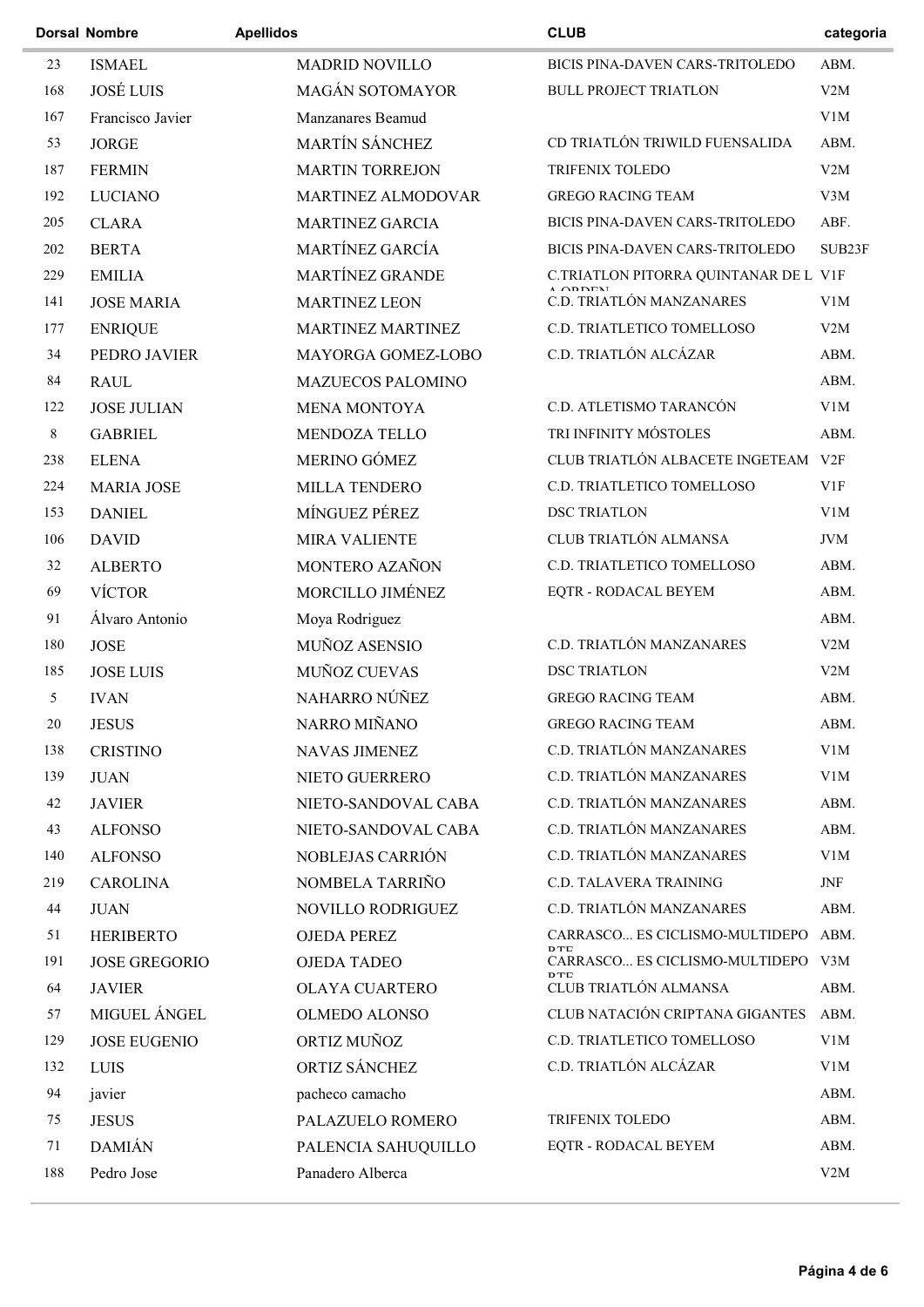|     | <b>Dorsal Nombre</b>   | <b>Apellidos</b> |                         | <b>CLUB</b>                                                                      | categoria  |
|-----|------------------------|------------------|-------------------------|----------------------------------------------------------------------------------|------------|
| 165 | Antonio                |                  | Paraíso González        |                                                                                  | V1M        |
| 115 | <b>JOSE MANUEL</b>     |                  | <b>PARDO MARIN</b>      | CLUB TRIATLÓN ALBACETE INGETEAM SUB23M                                           |            |
| 68  | <b>JOSÉ ANDRÉS</b>     |                  | PARREÑO MARTÍNEZ        | <b>EQTR - RODACAL BEYEM</b>                                                      | ABM.       |
| 85  | <b>JUAN ANTONIO</b>    |                  | PATIÑO FERNANDEZ        |                                                                                  | ABM.       |
| 12  | <b>CELESTINO</b>       |                  | PEDROCHE QUIRALTE       | C.T. TOMELLOSO                                                                   | V1M        |
| 232 | <b>SUSANA</b>          |                  | PELAYO FERNÁNDEZ        | TRIFENIX TOLEDO                                                                  | V1F        |
| 99  | FRANCISCO JAVIER       |                  | PELEGRIN MARTINEZ       | CLUB TRIATLÓN ALBACETE INGETEAM JNM                                              |            |
| 80  | <b>RAUL</b>            |                  | PERALES RODRIGO         | UNIVERSIDAD DE ALICANTE                                                          | ABM.       |
| 160 | Héctor Julián          |                  | Plaza Buedo             |                                                                                  | V1M        |
| 225 | <b>MARIA LUISA</b>     |                  | PRIETO LARA             | C.D. TRIATLETICO TOMELLOSO                                                       | V1F        |
| 60  | <b>SANTIAGO</b>        |                  | PUERTA GARCÍA           | CLUB TRIATLÓN ALBACETE INGETEAM ABM.                                             |            |
| 49  | <b>JOSE VICENTE</b>    |                  | QUEVEDO NAVARRO         | C.T. TOMELLOSO                                                                   | ABM.       |
| 76  | <b>CARLOS</b>          |                  | RAMÍREZ DE LA CRUZ      | TRIFENIX TOLEDO                                                                  | ABM.       |
| 212 | <b>DIANA</b>           |                  | <b>RAMIREZ LOPEZ</b>    | <b>DSC TRIATLON</b>                                                              | ABF.       |
| 119 | <b>FRANCISCO</b>       |                  | <b>RAMOS GOMEZ</b>      | <b>BULL PROJECT TRIATLON</b>                                                     | V1M        |
| 206 | <b>SAMANTHA</b>        |                  | REDONDO MARTÍN          | <b>BULL PROJECT TRIATLON</b>                                                     | ABF.       |
| 87  | José Manuel            |                  | Riquelme García         |                                                                                  | ABM.       |
| 134 | <b>EVELIO</b>          |                  | ROCHE GARCIA            | C.D. TRIATLÓN HELLÍN                                                             | V1M        |
| 33  | CÉSAR                  |                  | RODRIGO BECERRA         | C.D. TRIATLETICO TOMELLOSO                                                       | ABM.       |
| 130 | <b>PABLO</b>           |                  | RODRIGO CARMONA         | C.D. TRIATLETICO TOMELLOSO                                                       | V1M        |
| 29  | <b>DAVID</b>           |                  | RODRIGO OLIVA           | C.D. ATLETISMO TARANCÓN                                                          | ABM.       |
| 118 | <b>DIEGO</b>           |                  | RODRIGUEZ ALVAREZ       | BICIS PINA-DAVEN CARS-TRITOLEDO                                                  | V1M        |
| 9   | <b>DAVID</b>           |                  | RODRIGUEZ LOPEZ         | TRI INFINITY MÓSTOLES                                                            | V1M        |
| 213 | ALBA MARÍA             |                  | RODRÍGUEZ MARTÍN        | <b>DSC TRIATLON</b>                                                              | ABF.       |
| 24  | MIGUEL ÁNGEL           |                  | RODRÍGUEZ ZAMORA        | BICIS PINA-DAVEN CARS-TRITOLEDO                                                  | ABM.       |
| 126 | <b>JUAN CARLOS</b>     |                  | ROJAS SÁNCHEZ           | C.D. TECNOPLAGAS TRISONSECA                                                      | V1M        |
| 93  | Borja                  |                  | Rojo Mimoso             |                                                                                  | ABM.       |
| 19  | <b>FRANCISCO</b>       |                  | ROMERO ALHAMBRA         | C.D. TRIATLÓN MANZANARES                                                         | V1M        |
| 145 | <b>ANDRÉS</b>          |                  | ROMERO ORTIZ            | C.TRIATLON PITORRA QUINTANAR DE L V1M                                            |            |
| 157 | <b>JESUS FRANCISCO</b> |                  | ROMERO TEJADO           | $\triangle$ $\triangle$ <sup>D</sup> $\triangle$ <sup>T</sup><br>TRIFENIX TOLEDO | V1M        |
| 226 | <b>SOFIA</b>           |                  | <b>RUBIO CANO</b>       | C.D. TRIATLETICO TOMELLOSO                                                       | V1F        |
| 143 | <b>CARLOS</b>          |                  | <b>RUIZ CARRASCO</b>    | C.T. TOMELLOSO                                                                   | V1M        |
| 11  | FRANCISCO JAVIER       |                  | <b>RUIZ GALERA</b>      | C.T. TOMELLOSO                                                                   | ABM.       |
| 10  | <b>JOSE LUIS</b>       |                  | <b>RUIZ VALENTIN</b>    | C.T. TOMELLOSO                                                                   | V1M        |
| 158 | <b>FELIX</b>           |                  | SALCEDO GARCIA-CALVO    | TRIFENIX TOLEDO                                                                  | V1M        |
| 58  | <b>JAVIER</b>          |                  | <b>SALCEDO YESTE</b>    | CLUB TRIATLÓN ALBACETE INGETEAM ABM.                                             |            |
| 204 | <b>AMANDA</b>          |                  | <b>SALVADOR TENORIO</b> | CD TRIATLÓN TRIWILD FUENSALIDA                                                   | ABF.       |
| 21  | <b>DAVID</b>           |                  | SÁNCHEZ CALIXTO         | <b>DSC TRIATLON</b>                                                              | ABM.       |
| 210 | <b>RAQUEL</b>          |                  | SÁNCHEZ GALLARDO        | CD TRIATLÓN TRIWILD FUENSALIDA                                                   | ABF.       |
| 135 | <b>OSCAR</b>           |                  | <b>SANCHEZ GALLEGO</b>  | C.D. TRIATLÓN HELLÍN                                                             | V1M        |
| 196 | <b>PAULA</b>           |                  | <b>SANCHEZ GARCIA</b>   | CLUB TRIATLÓN ALBACETE INGETEAM JNF                                              |            |
| 105 | <b>LUCAS</b>           |                  | <b>SANCHEZ GARRIGOS</b> | CLUB TRIATLÓN ALMANSA                                                            | <b>JVM</b> |
| 26  | <b>LUIS MIGUEL</b>     |                  | <b>SANCHEZ LOPEZ</b>    | <b>BULL PROJECT TRIATLON</b>                                                     | ABM.       |
|     |                        |                  |                         |                                                                                  |            |